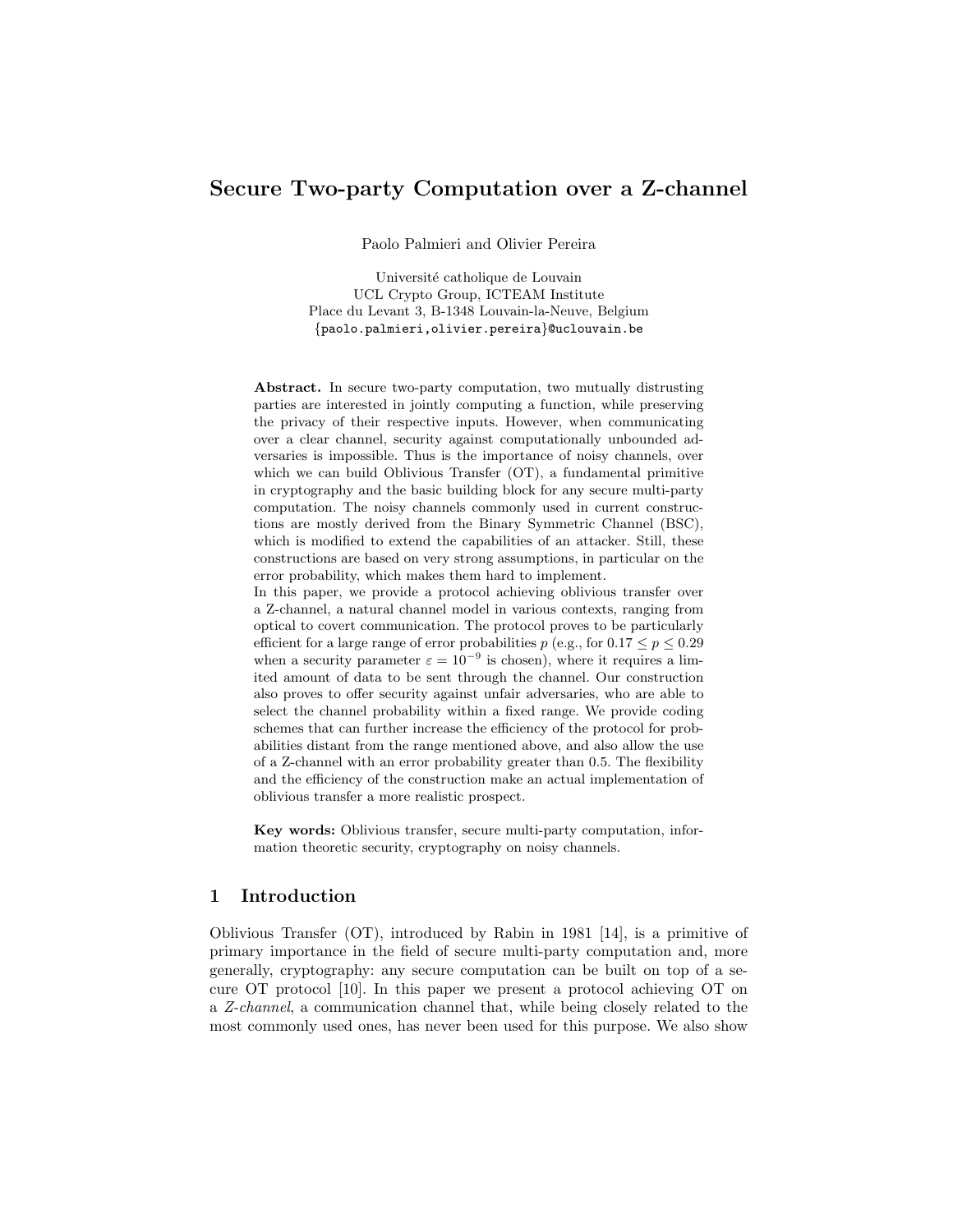the greater flexibility our construction has in comparison to current protocols, being able to accept any error probability  $p$ , and allowing an adversary large control over p itself.

Secure multi-party computation deals with the problem of mutually distrusting players interested in jointly compute a function, while preserving the privacy of their respective inputs. In the information-theoretic setting, where protocols must be secure against computationally unbounded adversaries, security cannot be generally achieved without any further assumption. However, multi-party computation can be achieved when some form of noise in the communication is available, which, in turn, allows for the construction of oblivious transfer. Since OT can be built using almost any noisy channel [5], the most interesting research question is what form of noise offers the best flexibility and efficiency, and could therefore be used in the prospect of an actual implementation.

The two players involved in an oblivious transfer protocol are generally divided into a sender and a receiver. The sender knows a set of secret input values, and is interested in communicating to the receiver a smaller subset, selected according to the latter's choice. After a successful execution of the protocol, the receiver learns the chosen inputs but gets no information about the others, while the sender remains oblivious of the receiver's selection.

The first protocol to implement oblivious transfer on a noisy channel was provided by Crépeau and Kilian in  $1988$  [4]. The construction is based on the binary symmetric channel (BSC), which flips with a fixed probability each bit sent though it. Security is guaranteed by privacy amplification, while the use of error correction codes assures the correctness of the results. Results were later improved and generalized in [3, 5, 12]. However, strong requirements are imposed by the construction: the players must have perfect knowledge of the statistics of the channel, such as the error probability, which can not change during protocol execution. Damgård et al. tried to weaken these requirements by introducing the unfair noisy channels in 1999 [7]. The name comes from the "unfair" advantage given to an adversary, who is able to arbitrarily choose the error probability of the channel within a certain range. Results were improved by widening the range of acceptable probabilities in a following paper in 2004 [6]. Wullschleger further extended the concept of unfair noisy channel by introducing two new channel models, the weak erasure channel and the weak binary symmetric channel [16]. The two new primitives aim to be more general by lessening the security assumptions. For instance, they take into account the possibility, for a dishonest sender, to learn with a small probability if a bit was or not affected by the channel noise (being flipped in the case of the weak BSC, or lost in the case of the weak erasure channel).

Although it has been shown that oblivious transfer can be built from almost any noisy channel, we still lack a clear understanding of what properties a noisy channel needs to be best suited for efficient protocols. This knowledge is of primary importance if we are to build better protocols and thus achieve actual implementation.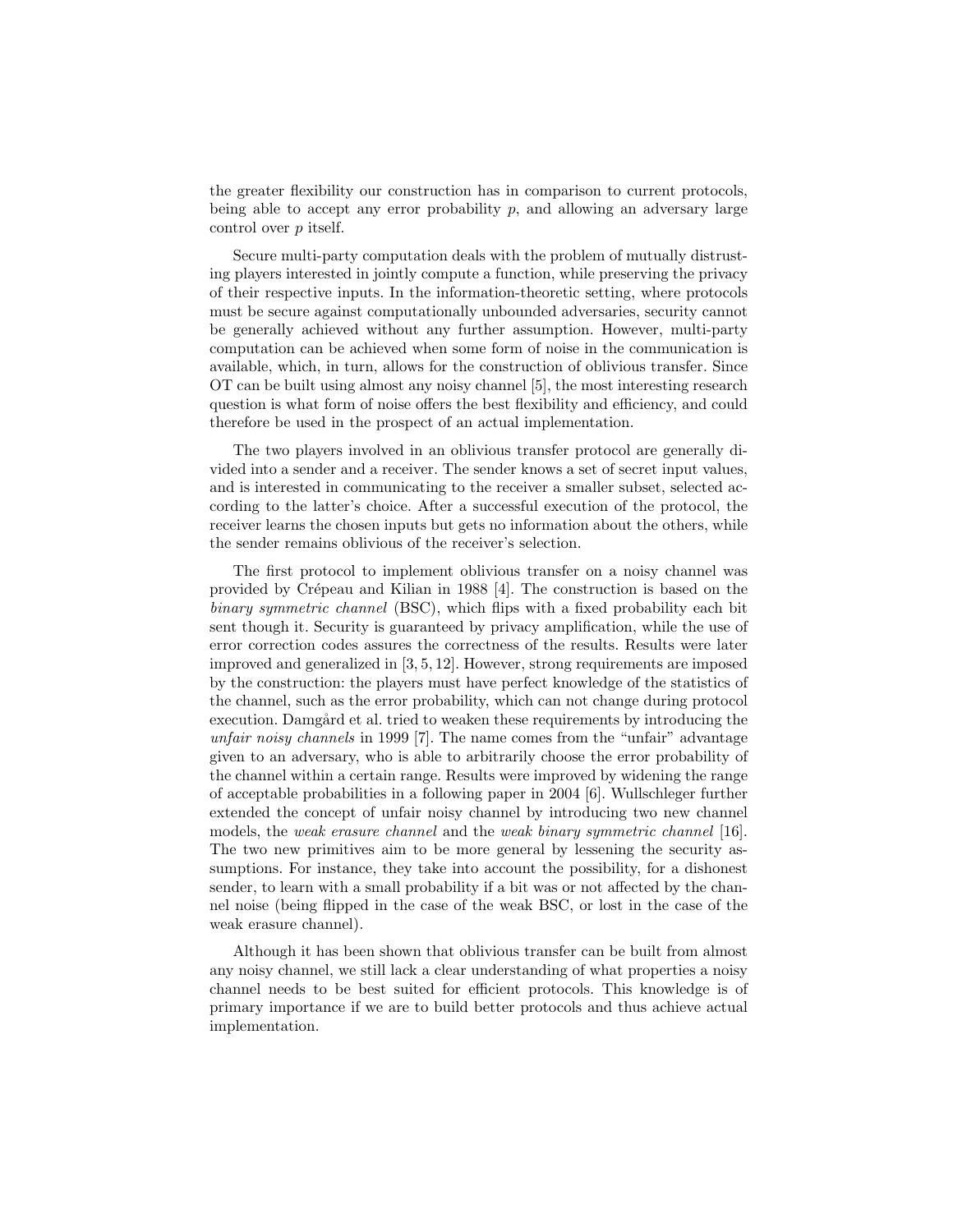#### 1.1 The Z-channel

In a 1980 correspondence on the IEEE Transactions on Information Theory, Golomb succinctly describes the mutual information and capacity of the Z-channel [8]. A Z-channel is a discrete memoryless channel with two input symbols  $(x_1, x_2)$ and two output symbols  $(y_1, y_2)$ . The noise in the channel is determined by its error probability p. The conditional probabilities of receiving a given output based on a given input are expressed by the following matrix:

$$
\begin{pmatrix}\nP(y_1|x_1) & P(y_2|x_1) \\
P(y_1|x_2) & P(y_2|x_2)\n\end{pmatrix} = \begin{pmatrix} 1 & 0 \\
p & 1-p \end{pmatrix} .
$$

In the following, we use the name Z-channel to refer to a binary Z-channel, where  $(x_1, x_2) = (0, 1)$  and  $(y_1, y_2) = (0, 1)$ . Using these symbols, the behavior of the Z-channel closely resemble that of a binary symmetric channel, except for the fact that the noise is affecting the communication asymmetrically (see Fig. 1). In practice, we can transmit a "0" through the channel noiselessly, while sending a "1" we have a probability p that it will be received as a "0".



Fig. 1. A Z-channel (a) and a standard Binary Symmetric Channel (b).

We observe that using the correct encoding, a Z-channel with crossover probability  $p = \frac{1}{2}$  is in fact equivalent to a Rabin OT (which in turn is equivalent to an erasure channel with  $p = \frac{1}{2}$ , where the sender sends a secret bit b, which is received with probability  $\frac{1}{2}$  and lost otherwise, and remains oblivious as to whether the bit reached the receiver or not. We can achieve this by sending the bit string "01" for  $b = 0$  and "10" for  $b = 1$ . The receiver is able to decode the bit if the string is received correctly, but learns no information about it if she receives the string "00" instead.

The Z-channel appears as a natural model of various types of communications, from optical communications [1], to various forms of covert communications [11].

### 1.2 Contribution

While we know that noise is essential to achieve security in multi-party computation, we still lack the understanding of how the properties of a particular noisy channel affect the efficiency and security of oblivious transfer protocols. This paper aims at showing how a careful selection of a noisy channel is needed in order to achieve secure multi-party computation efficiently.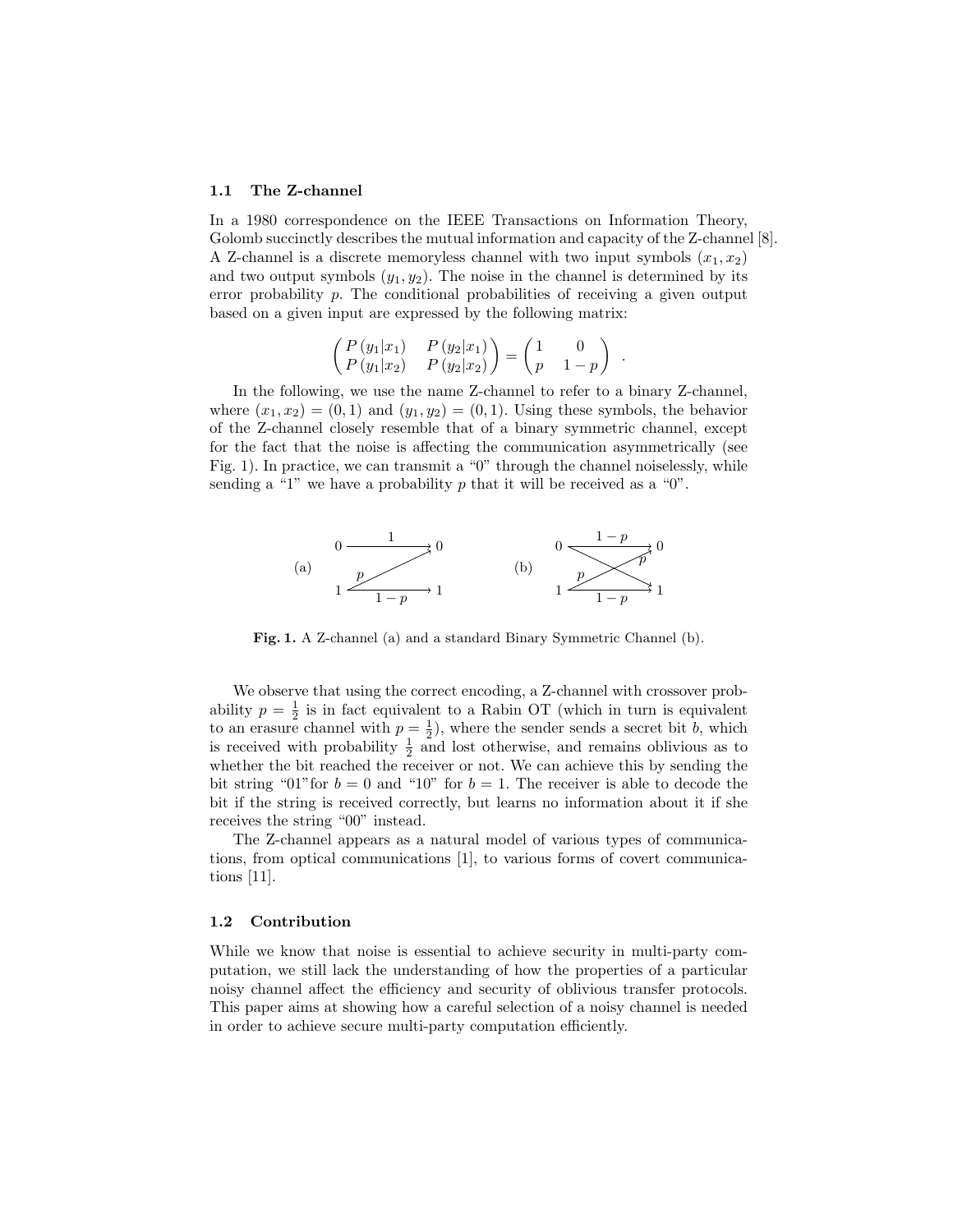To do so we provide a protocol implementing oblivious transfer on a simple channel model, the Z-channel. This channel has interesting properties: contrary to the binary symmetric and erasure channels, only part of the input symbols are affected by the noise, allowing the receiver to interpret some (but not all) of the output symbols with certainty. For the other symbols, the receiver has no way to recover the original information with certainty. This provides us with the ambiguity needed for the security of the construction.

We show how these channel properties can be exploited to build an oblivious transfer protocol that can accommodate any non-zero value of the flipping probability p of the Z-channel and, interestingly, can offer security as long as this probability is known to lie in any fixed range. This contrasts with the case of the unfair BSC (UNC) channel studied by Damgård et al.  $[7, 6]$ , for which it is known that OT is impossible to achieve as soon as the range of acceptable flipping probabilities increases too much. In general, we show that an unfair Z-channel, which allows the adversary to choose the probability of the channel within a range, behaves much better than an unfair BSC: oblivious transfer can be achieved for any fixed range, and our protocol is efficient for ranges larger than the possibility range of a UNC.

Following the terminology of Imai et al. [9], our protocol achieves an oblivious transfer rate of  $\frac{1}{4}$ . We also demonstrate how this efficiency and flexibility can be further improved for specific channel parameters and concrete security bounds, through the use of different coding strategies and protocol modifications.

### 1.3 Outline of the Paper

Section 2 contains some useful definitions and preliminary notions that are needed in the following. In particular, we give a security definition for oblivious transfer. Section 3 describes the basic version of our protocol for achieving OT on a Z-channel, and proves the security of this protocol in the semi-honest model. In Section 4, we introduce the unfair version of the Z-channel, and we analyze the efficiency of our construction. We also demonstrate how different coding strategies and protocol modifications can be used to improve the efficiency of concrete instances of our protocol.

# 2 Preliminaries

Many different flavors of oblivious transfer exist, and they have all been proved equivalent by Crépeau [2]. In the following, when using the name oblivious transfer, we will be referring to a binary 1-out-of-2 oblivious transfer protocol, where a sender, Sam, has two bits  $b_0$  and  $b_1$ , while a receiver, Rachel, has a choice bit c. After a successful execution of such a protocol, three conditions must be satisfied: the receiver party knows the value of the selected bit  $b_c$  (correctness); the receiver party learns nothing about the value of the other bit  $b_{1-c}$  (security for Sam); the sender party learns nothing about the choice bit  $c$  (security for Rachel) [4].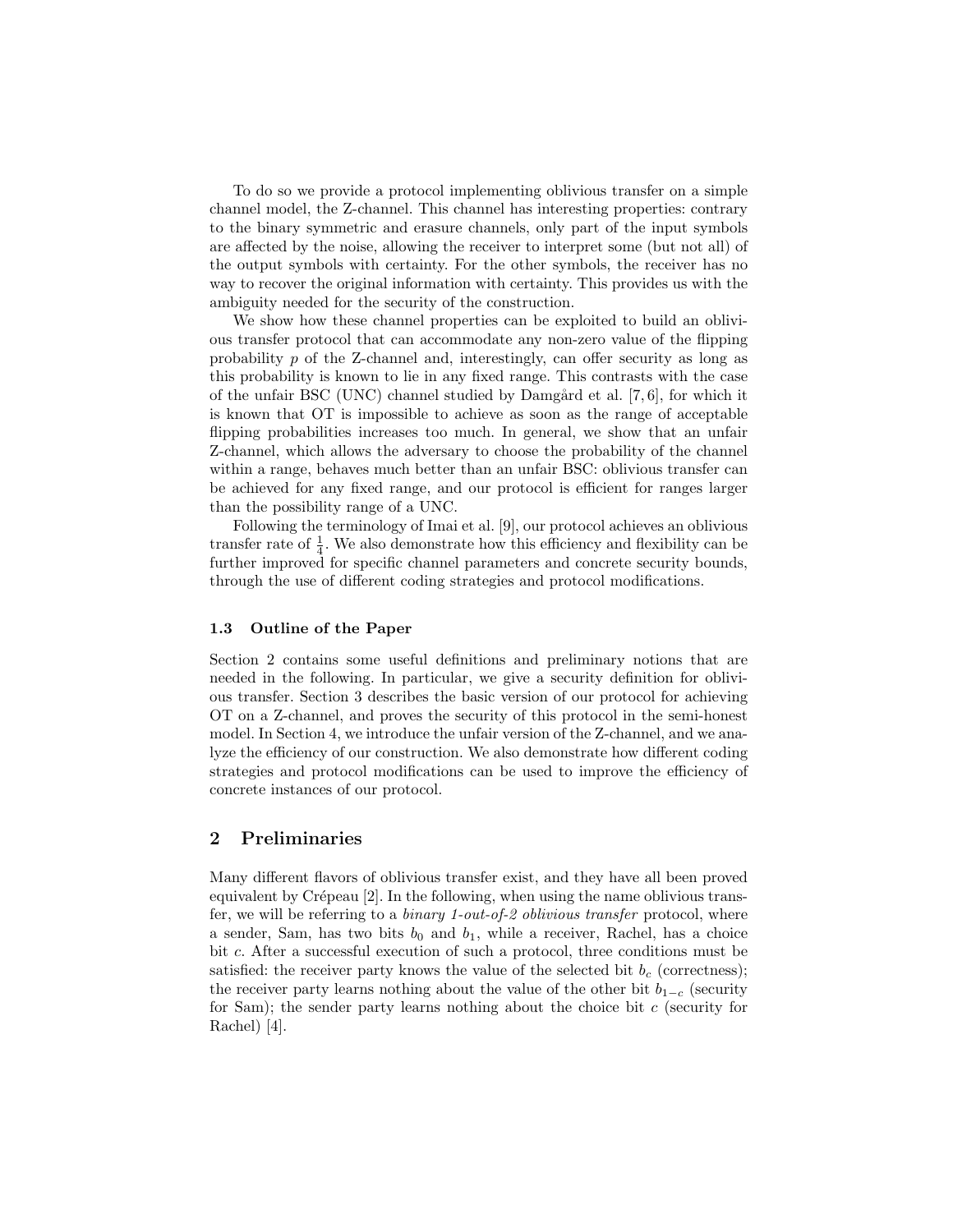A useful way of measuring the knowledge an adversary has on a secret bit of information is the prediction advantage. Prediction advantage measures the advantage the adversary has in guessing the secret bit by using all the available information.

**Definition 1.** [15] Let  $P_{XY}$  be a distribution over  $\{0,1\} \times \mathcal{Y}$ . The maximal bit prediction advantage of  $X$  from  $Y$  for a function  $f$  is

$$
PredAdv(X | Y) = 2 \cdot \max_{f} Pr[f(Y) = X] - 1 .
$$
 (1)

All the information that is available to a player during an execution of the protocol is called the view of the player.

#### 2.1 A Security Definition for Oblivious Transfer

Using the concept of prediction advantage, the three conditions that form the security of an oblivious transfer protocol can be formally defined, leading to a security definition for OT. Such a definition can be found in [13]. We will use it in the following to prove the security of our construction.

**Definition 2.** [13] A protocol  $\Pi$  between a sender and a receiver, where the sender inputs  $(b_0, b_1) \in \{0, 1\}$  and outputs nothing, and the receiver inputs  $c \in$  ${0,1}$  and outputs S, securely computes 1-2 oblivious transfer with an error of at most  $\varepsilon$ , assuming that U and V represent the sender and receiver views respectively, if the following conditions are satisfied:

– (Correctness) If both players are honest, we have

$$
Pr\left[S = b_c\right] \ge 1 - \varepsilon \tag{2}
$$

– (Security for Sam) For an honest sender and an honest (but curious) receiver we have

$$
PredAdv(b_{1-c} | V, c) \le \varepsilon . \tag{3}
$$

– (Security for Rachel) For an honest receiver and an honest (but curious) sender we have

$$
PredAdv(c | U, b_0, b_1) \le \varepsilon . \tag{4}
$$

# 3 Oblivious Transfer over a Z-channel

Our construction differs from standard oblivious transfer protocols for the binary symmetric channel for the fact that it does not require the use of error correcting codes (ECC's). This is due to the fact that some output symbols can always be interpreted correctly, thanks to the Z-channel properties (a "1" output symbol always come from a "1" input). The ambiguity needed to assure the security of the construction is however guaranteed by the fact that we cannot correct errors in other output symbols (a "0" output symbol can come either from a "0" or a " $1$ " input).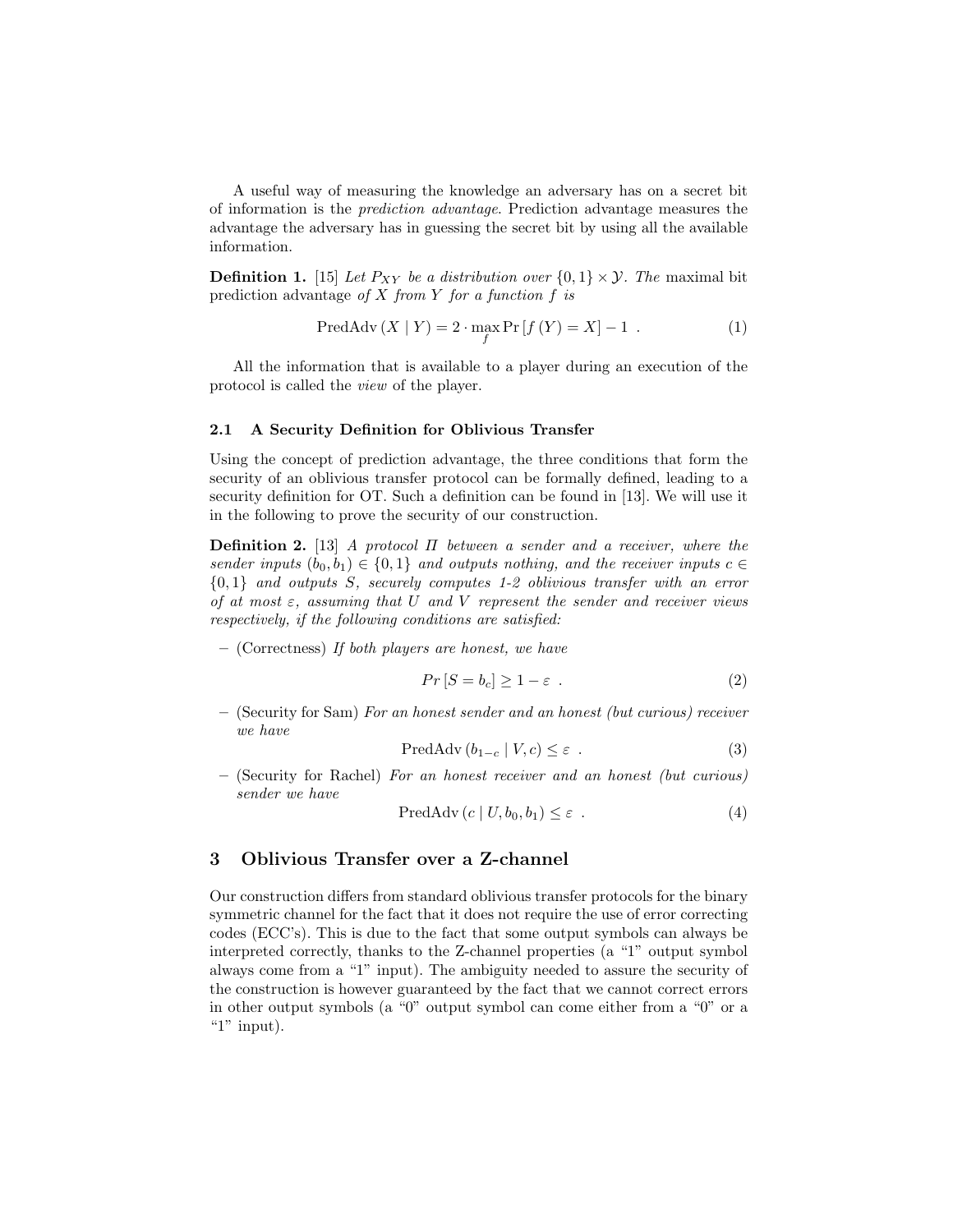#### 3.1 Protocol

The protocol is a sequence of three different stages. The first stage is called precomputation, and is performed by the sender. During this stage, the sender selects, according to some prescribed distribution, a set of bit pairs to be sent on the Z-channel.

The communication between the sender and the receiver takes place in the second stage (communication). The precomputed set is sent to the receiver through the Z-channel. The interaction then proceeds by exchanging on a clear channel the information needed to construct the encoded version of the secret bits  $b_0$  and  $b_1$ , that are subsequently sent to the receiver.

During the third and last stage, called postcomputation, the receiver computes the value of the chosen bit  $b_c$ .

Protocol 1. The three phases described below happen sequentially.

Precomputation The sender Sam selects n pairs of bits  $s_i := (c_i, c'_i)$  such that  $c_i \oplus c'_i = 1$  for all  $i \in [1, n]$ . Knowledge of the value of n is shared between the parties.

Communication The sender Sam and the receiver Rachel can communicate over a Z-channel with error probability p and over a clear channel.

- 1. Sam sends the pairs  $s_1, \ldots s_n$  to Rachel through the Z-channel.
- 2. Rachel receives a sequence of n pairs of bits  $r_i := (d_i, d'_i)$ , with  $i \in [1, n]$ , somehow similar to the  $s_i$  pairs.
- 3. Rachel arbitrarily selects two sequences  $I_c$  and  $I_{1-c}$ , where c is her choice bit, each composed of  $\frac{n}{2}$  unique indices  $i \in [1, n]$ , where  $i \in I_c$  if and only if  $d_i \neq d'_i$ , that is, if the pair  $(c_i, c'_i)$  has not been modified during the transmission. When she selected enough elements for  $I_c$ , Rachel puts all the other indices i in  $I_{1-c}$ , regardless of the content of  $(d_i, d'_i)$  and sends the two sets back to Sam on a clear channel. If instead there are less than  $\frac{n}{2}$  indices that she can put in  $I_c$ , she aborts the protocol.
- 4. Sam receives the two sequences of indices  $(I_0, I_1)$  and builds two strings  $e_0$ ,  $e_1$  such that the *i*-th bit of  $e_b$  has value 0 if and only if  $(c_{I_{b[i]}}, c'_{I_{b[i]}}) = (0, 1)$ where  $I_{b[i]}$  is the *i*-th index in  $I_b$ . Then Sam chooses two universal hash functions  $h_0$  and  $h_1$  whose output is 1-bit long for any input. He computes

$$
f_0 = (b_0 \oplus h_0(e_0)), \quad f_1 = (b_1 \oplus h_1(e_1)), \quad (5)
$$

and sends  $f_0, f_1, h_0, h_1$  to Rachel via a clear channel.

Postcomputation The receiver Rachel builds the string  $e_c$  using the same procedure used by Sam when building  $(e_0, e_1)$  but using  $\left(d_{I_{c[i]}}, d'_{I_{c[i]}}\right)$  instead of  $(c_{I_{b[i]}}, c'_{I_{b[i]}})$ . Then she computes

$$
b_c = (f_c \oplus h_c(e_c)) \quad . \tag{6}
$$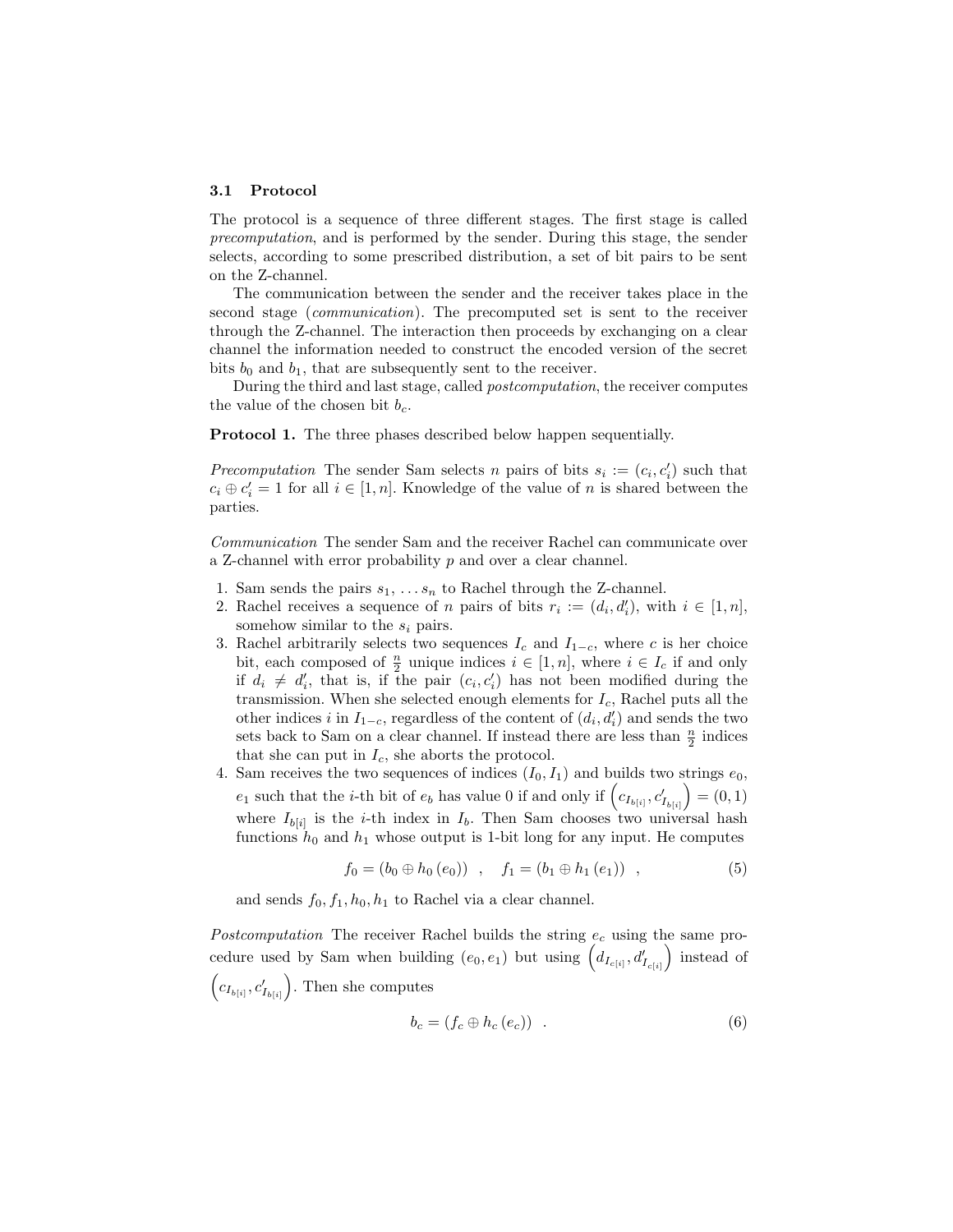We observe that this protocol follows the general pattern of OT-protocols from noisy channels [3, 5, 12]. First, it somehow builds an erasure channel (this is the purpose of the precomputation stage). Then this erasure channel is used a number of times to realize OT.

### 3.2 Security in the Semi-honest Scenario

In the semi-honest model the players act in a honest-but-curious way. In practice, they follow the protocol, but try to use all the information they can get during the protocol execution to get extra knowledge. We can also say that in a semihonest scenario, the adversary is *passive*: she follows the protocol, but outputs her entire view [15].

We now show the security of the protocol when the probability  $p$  is in the interval  $(0, \frac{1}{2})$ . In the next section, we will show how to relax this requirement in order to deal with any probability  $p$  in the interval  $(0, 1)$ .

Theorem 1. The protocol described in Section 3.1 securely computes 1-2 oblivious transfer with error probability  $\varepsilon$  when it is executed on a Z-channel with error probability p, where  $0 < p < \frac{1}{2}$ , and with the security parameter n satisfying:

$$
n > \max\left(\frac{-2\log\left(\varepsilon\right)}{(1-2p)^2}, \frac{\log\left(\frac{\varepsilon}{2}\right)}{\log\left(1-\frac{p}{2}\right)}\right) \tag{7}
$$

Proof. We prove that our construction is secure by showing that each of the three security conditions for an oblivious transfer protocol is satisfied.

Correctness When transmitted through a binary Z-channel, each pair  $(c_i, c'_i)$  is received correctly except with probability  $p$ , and Rachel is able to decide whether she received that pair correctly: the pair has been modified by the channel only if  $c_i = c'_i = 0$ .

The protocol is correct, that is, Rachel is able to build the sequence  $I_c$  correctly if at least  $\frac{n}{2}$  pairs have been delivered without errors; we call this event Correct. This Correct event happens with the following probability:

$$
\Pr\left[\text{Correct}\right] = \sum_{k=\frac{n}{2}}^{n} \binom{n}{k} \left(1-p\right)^k p^{n-k} \ge 1 - e^{-2n\left(\frac{1}{2}-p\right)^2} \tag{8}
$$

where the inequality follows from the Chernoff bound.

Security for Sam The aim of a curious Rachel is to learn the value of  $b_{1-c}$ . Let us call this event Success. Rachel has two ways of achieving it: by decoding  $e_{1-c}$  on the correct inputs (let us call this event DecodeE), or by not doing so. So, we have that Pr [Success] = Pr [Success  $\wedge$  DecodeE] + Pr [Success  $\wedge$  ¬DecodeE]. The latter probability is upper-bounded by  $\frac{1}{2}$ , due to the properties of a universal hash function, while the former is upper-bounded by Pr [DecodeE]. In the following, we evaluate that probability.

Rachel needs to learn the value of all the bits in  $e_{1-c}$ . For each bit, she has two ways of doing so: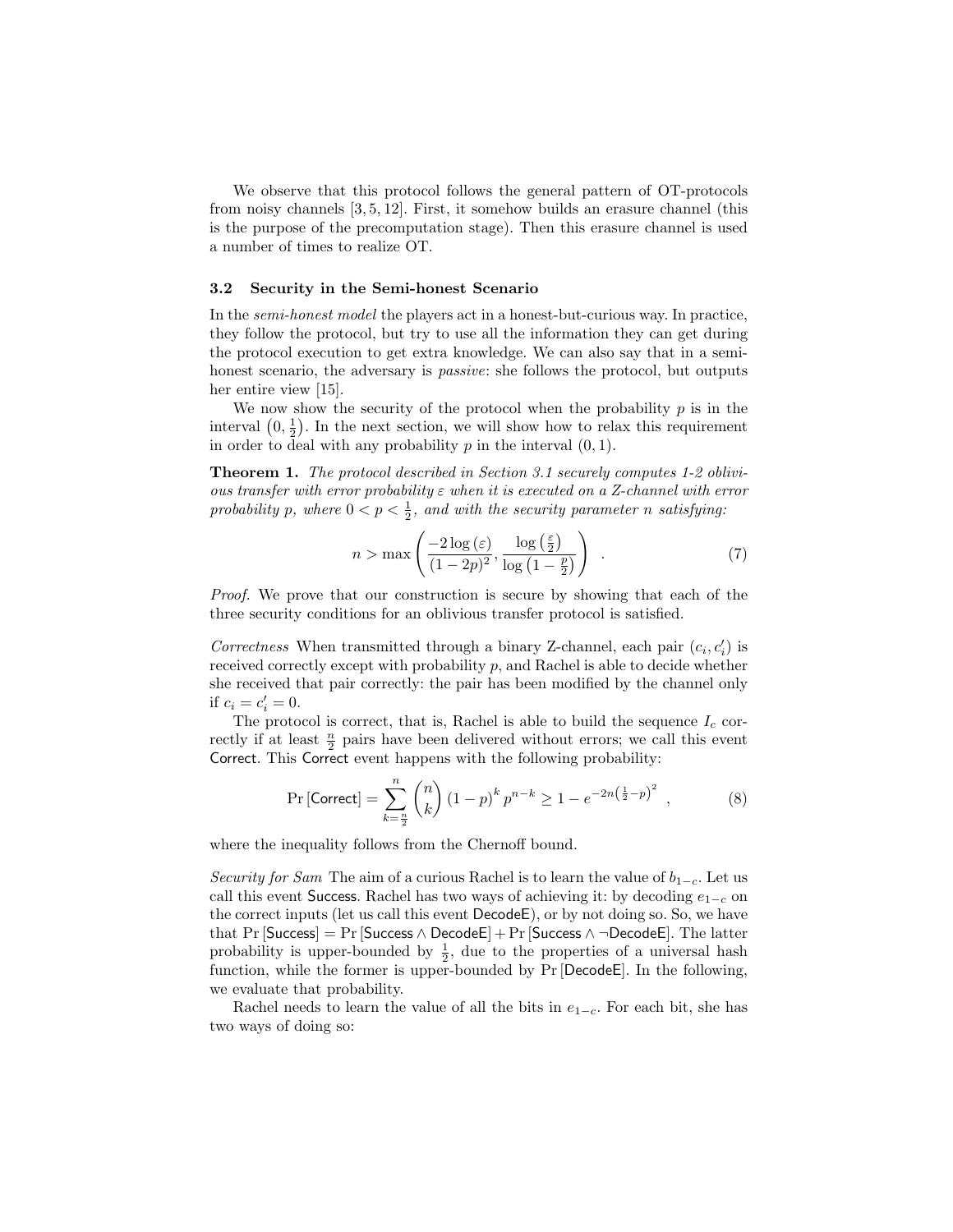- 1. By computing the value. This is possible if  $d_i \neq d'_i$  for the pair of bits  $r_i$  corresponding to the bit in  $e_{1-c}$  she wants to learn. We call this event NoAmbiguity.
- 2. By guessing the value. This is necessary if she cannot directly compute it, that is, if  $d_i = d'_i = 0$  for the corresponding pair of bits. Let us call this event Ambiguity, and note that it is complementary to the event NoAmbiguity.

The first case happens with probability  $(1 - p)$ . Therefore, Rachel will be able to decode the whole string  $e_{1-c}$  without any guessing with probability  $(1-p)^n$ .

In the second case, which happens with probability Pr  $[Ambiguity] = 1 -$ Pr [NoAmbiguity], Rachel has no information about which pair  $(c_i, c'_i)$  of weight 1 was sent. Therefore Rachel has to guess the value of the bit by tossing a coin, with a probability to succeed equal to  $\frac{1}{2}$ .

Overall, for any bit pair  $r_i$  she will select the correct value for the bit in  $e_{1-c}$ with probability  $(\frac{p}{2} + (1-p)) = 1 - \frac{p}{2}$ . Since the hash function can be correctly evaluated only if all the guesses are correct, we have

$$
Pr[DecodeE] = \left(1 - \frac{p}{2}\right)^n . \tag{9}
$$

Therefore we have

$$
\Pr\left[\text{Success}\right] \le \frac{1}{2} + \left(1 - \frac{p}{2}\right)^n \tag{10}
$$

Security for Rachel The Z-channel does not give any feedback to the sender as to what errors it introduces in a message transmitted through it. Since Rachel distinguishes the sets  $I_c$  and  $I_{1-c}$  from the bits flipped by the channel, from Sam's point of view the distribution of  $(I_0, I_1)$  is independent of c.

Combining the two results of the correctness and security for Sam sections of the proof by extracting  $n$  in the two inequalities, and using the definition of prediction advantage, we obtain the two arguments of the maximum function in the theorem statement.  $\Box$ 

We observe that the bounds provided here are also valid for similar channels on which OT is built through a simple reduction to the binary erasure channel (e.g., the binary discrete-time delaying channel considered in [13]).

# 4 Efficiency and Resistance to Unfair Adversaries

Our construction exhibits a particularly low sensitivity of the  $n$  parameter to the value of the probability p for a given security bound  $\varepsilon$ , in a wide range of values of  $p$ . We believe that this is a very useful feature of using a Z-channel for realizing OT, as the precise channel characteristics are often difficult to evaluate when communication is achieved between a sender and a receiver who do not trust each other.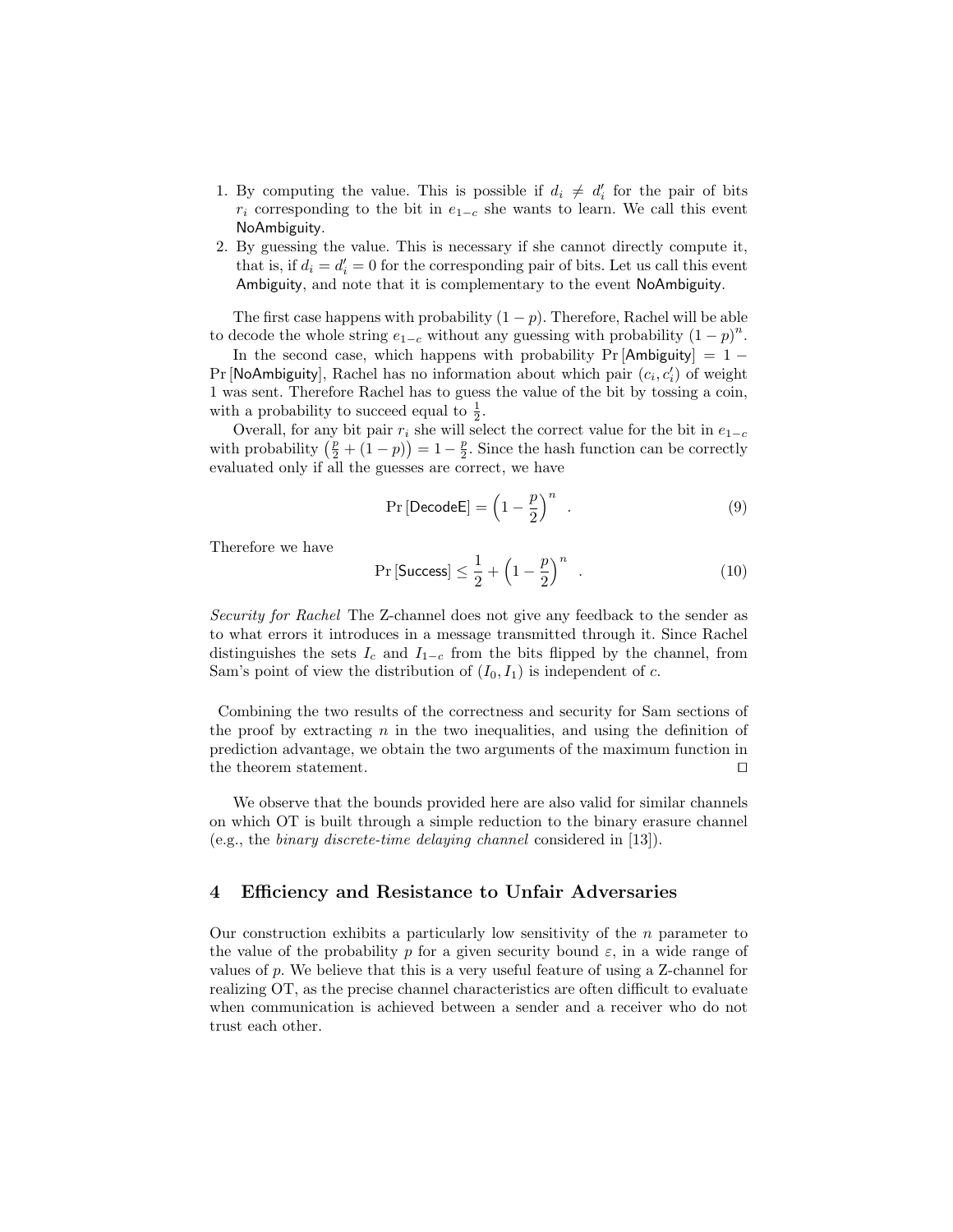A concrete depiction of the bounds of Theorem 1 is provided in Fig. 2. Our protocol is particularly efficient when the probability  $p$  is around 0.25 (the optimal value has little sensitivity to fluctuations of the  $\varepsilon$  parameter: it ranges from 0.2486 to 0.2462 when  $\varepsilon$  ranges from  $10^{-6}$  to  $10^{-15}$ ). <sup>1</sup> Just 163 bit pairs are sufficient to guarantee a security of  $\varepsilon = 10^{-9}$  at the optimal probability  $p = 0.2473$ . More importantly, the graph in Fig. 2 shows that the number of bit pairs  $n$  can be kept low for large ranges of p and reasonable values of  $\varepsilon$ . For instance, for  $\varepsilon = 10^{-9}$ , transmitting 250 pairs of bits on the Z-channel is enough to realize OT for  $0.17 \le p \le 0.29$ , and the even larger range of  $0.04 \le p \le 0.40$  only requires  $n=1060.\,$ 



**Fig. 2.** *n* as a function of p for  $\varepsilon = 10^{-9}$ .

### 4.1 Unfair Z-channel

The large acceptable ranges discussed above also imply that our construction behaves considerably well when the adversary is given the advantage of choosing the channel probability within a certain range. Following the definition in [7], an unfair Z-channel with parameters  $\gamma$  and  $\delta$ , where  $\gamma, \delta \leq \frac{1}{2}$ , is a Z-channel with an error probability  $p \in [\gamma, \delta]$  that is set by the adversary but is not known by the honest players, who have access to the values of  $\gamma$  and  $\delta$  only. Therefore, a protocol implementing OT over an unfair Z-channel must work for any p in this range.

The concept of unfair Z-channel gives the graph in Fig. 2 a new meaning: the area comprised between the two functions is also the largest acceptable range for

<sup>1</sup> Note that these values are actually as precise as the Chernoff bound that we used in the proof on Theorem 1.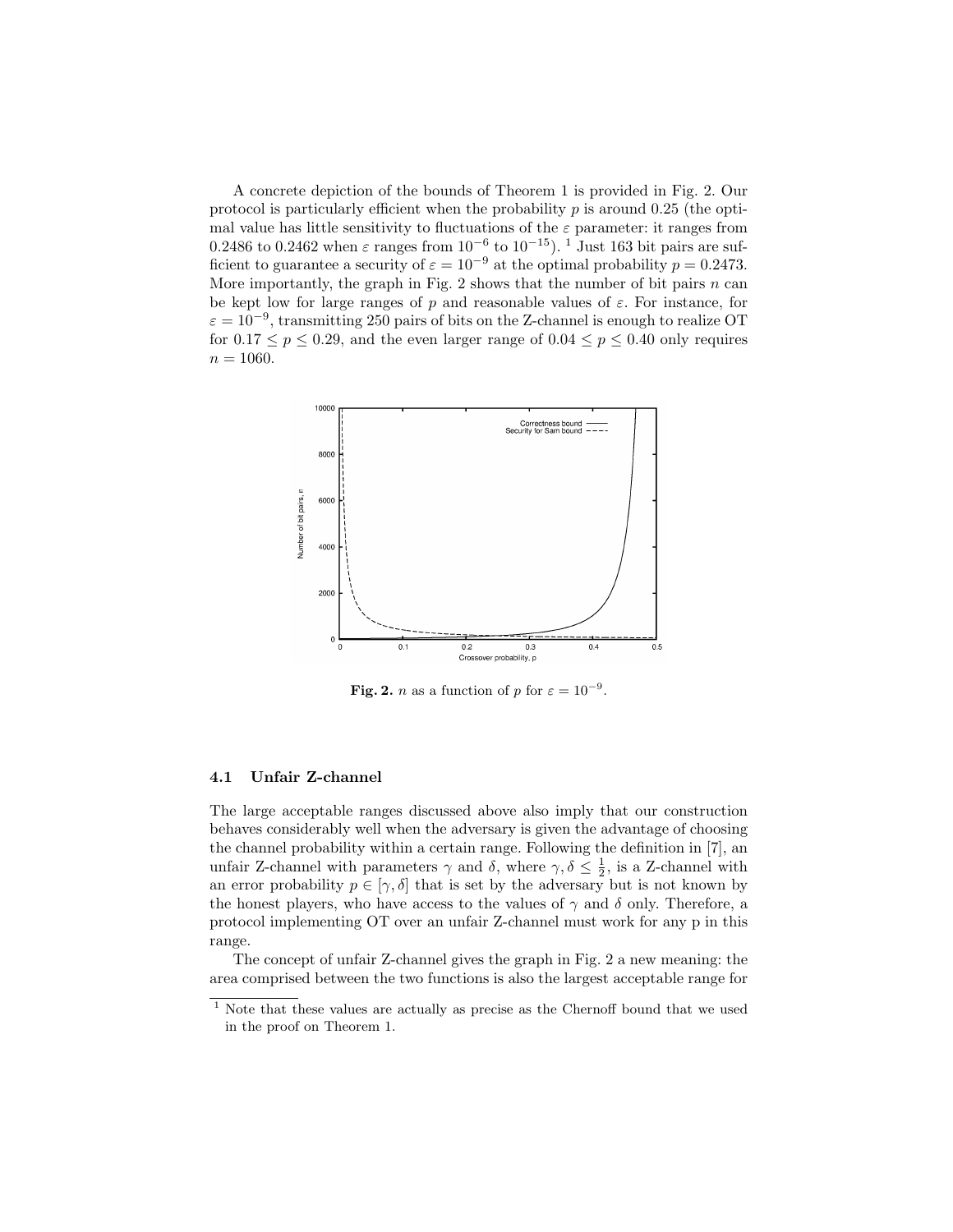a given n, where the security for Sam bound is equivalent to the minimum  $\gamma$ , and the correctness bound is the maximum  $\delta$ . This result is particularly interesting if compared to the best known achievable ranges for the unfair BSC (UNC) [6]. While in the case of the UNC oblivious transfer can not be achieved as soon as the difference between  $\delta$  and  $\gamma$  becomes too large, namely if  $\delta \geq 2\gamma (1 - \gamma)$ , in the unfair Z-channel OT is possible for any fixed range. The largest possible range for the UNC has a width of 0.125, with  $\gamma = 0.25$  and  $\delta = 0.375$ , but such an interval can not be achieved by any of the current protocols. As we have seen before, for the relatively small  $n = 1060$  our construction offers security for a maximum range as wide as 0.36.

## 4.2 Efficiency

For input messages longer than one bit, the efficiency of the protocol proposed in Section 3.1 can be increased by using privacy amplification techniques (see Crépeau  $[3]$  for instance). Following the terminology of Imai et al.  $[9]$ , we can observe that, by letting *n* grow to infinity on a Z-channel with probability  $p = \frac{1}{2}$ , the  $I_{1-c}$  sequence will only contain indices for which the corresponding  $(c_i, c_i)$ pair is unknown from  $r_i$ . As a result, it is possible to realize the oblivious transfer of messages of  $\frac{n}{2}$  bits by exchanging 2n bits on the Z-channel, achieving an oblivious transfer rate of  $\frac{1}{4}$ .

This rate is however an asymptotic notion, and is only useful for the exchange of longer messages. We now investigate improvements on the efficiency of our protocol for concrete parameters (i.e., concrete values of  $\varepsilon$  and n).

Usually, it is not possible to choose the characteristics of the Z-channel that one uses. This suggests the use of coding strategies that could let the parties emulate a Z-channel with probability  $p \approx 0.25$  from a Z-channel exhibiting a very different crossover probability.

Emulating a Z channel with lower crossover probability. Suppose first that a Z-channel with crossover probability  $p \gg 0.25$  is available (including the case where  $p > 0.5$ , as long as  $p < 1$ ). Using a simple repetition code is actually enough to emulate a Z-channel with lower crossover probability.

Suppose indeed that, instead of selecting  $c_i$  and  $c'_i$  as bits, we select them as sequences of m repeated bits. A sequence of m zeros will always be delivered as it is, while a sequence of  $m$  ones can be delivered as an arbitrary bit string of length  $m$ . However, as long as that bit string contains a single 1, the receiver can be sure that a sequence of  $m$  "1" was actually sent. So, ambiguity happens only if all the  $m$  "1" are flipped during transmission. This happens with probability  $p^m$ , which is always smaller than p for  $m > 1$ .

As a result, a m repetition code allows emulating a Z-channel with crossover probability  $p^m$  from a Z-channel with crossover probability  $p$ . This also provides a way to use our protocol on a Z-channel with  $p > \frac{1}{2}$ .

Emulating a Z channel with larger crossover probability. Suppose now that a Zchannel with crossover probability  $p \ll 0.25$  is available. We can then decide to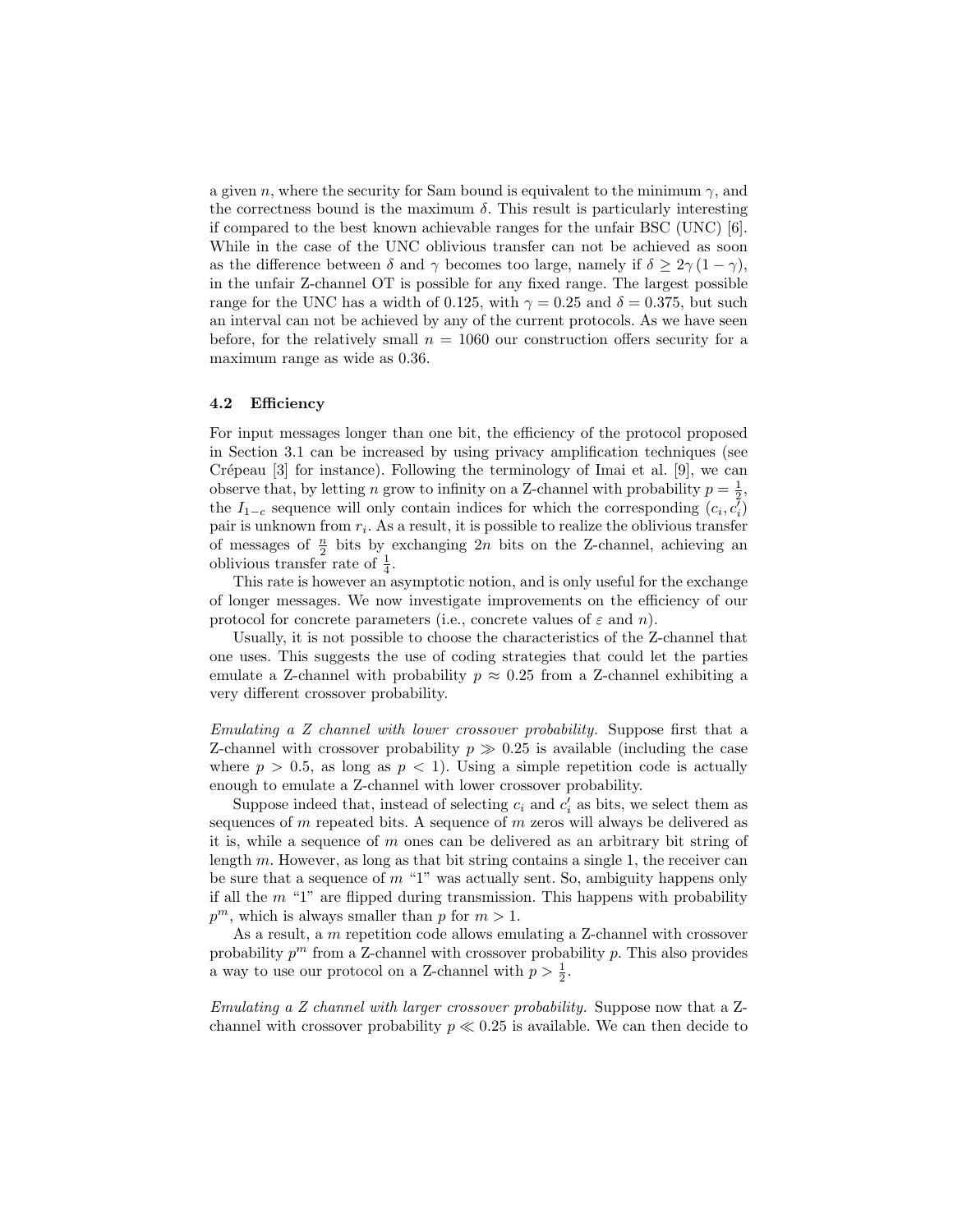encode each "1" bit to be sent on the Z-channel as a sequence of  $l$  "1", and each "0" bit as a sequence of  $(l-1)$  "1" with a "0" placed in an arbitrary position unknown to the receiver. Now, a "1" will only be recognized as it if none of its  $l$ bits is modified while going through the channel. This happens with probability  $(1-p)^l$ , which allows emulating a Z-channel with probability  $1-(1-p)^l$ , which is larger than p for any  $l > 1$ .

These two codes can always be combined in order to emulate a Z-channel with the desired crossover probability with arbitrary precision. For instance, we could choose to encode a "1" as a sequence of  $m \cdot l$  "1", and a "0" as a sequence of  $l-1$  blocks of m "1" among which a block of m "0" is inserted, which would provide a Z-channel with crossover probability  $1 - (1 - p<sup>m</sup>)<sup>l</sup>$ .

These two codes however come at the price of each time increasing the number of bits to be transmitted on the Z-channel by a factor  $m \cdot l$ , and one may wonder whether this is actually compensated by the possibility to use a lower number n of pairs. This actually becomes the case when the probability  $p$  leaves the efficient range mentioned above.

Let us consider for instance a Z-channel with crossover probability  $p = 0.4$ . A number of pairs  $n = 1037$  is needed to reach a security margin  $\varepsilon = 10^{-9}$  with our basic protocol. However, applying our first code with  $m = 2$  allows emulating a Z-channel with crossover probability  $p^2 = 0.16$ , for which a security parameter  $n = 246$  is needed, improving the efficiency of our protocol by a factor larger than 2.

In general, for a Z-channel with probability  $p$ , we have a minimum number of bit pairs n for a given security bound  $\varepsilon$ . It is convenient to use an m-l-coding strategy if the number of bit pairs needed after applying the coding scheme is

$$
n' < \frac{n}{m \cdot l} \tag{11}
$$

Since we have, for a given security bound  $\varepsilon$ , an optimal probability  $p_{opt}$  and the respective minimum number of bit pairs  $n_{\text{opt}}$ , the combinations of m and  $l$  that could provide for a convenient  $m-l$ -coding scheme are those for which  $n > n_{\text{opt}} \cdot m \cdot l$ , from which we have  $m \cdot l < \frac{n}{n_{\text{opt}}}$ . By simply iterating through the limited number of possibilities, we can find the best  $n'$ . Then, subtracting this  $n'$  to n, we get the measure of the improvement we get by using the associated l-m-coding scheme, calculated in number of bit pairs. For probabilities  $p > 0.37$ , the gain quickly becomes consistent. There is also a (very) modest gain for low probabilities, namely for  $0 < p \leq 0.002$ , where the number of saved packets reaches, for example, the value of 51 for  $p = 0.0001$ .

A different strategy to increase the efficiency of the protocol without using coding schemes is to modify the size of the index sets  $I_0$  and  $I_1$ . This strategy is effective when the observed probability of the channel is higher than the optimal value. By reducing the size of the sets  $I_0$  and  $I_1$ , we are able to tolerate a larger number of errors introduced by the channels, effectively moving the correctness bound to the right of the graph. However, we are at the same time increasing the minimum number of errors needed to guarantee the security for Sam, moving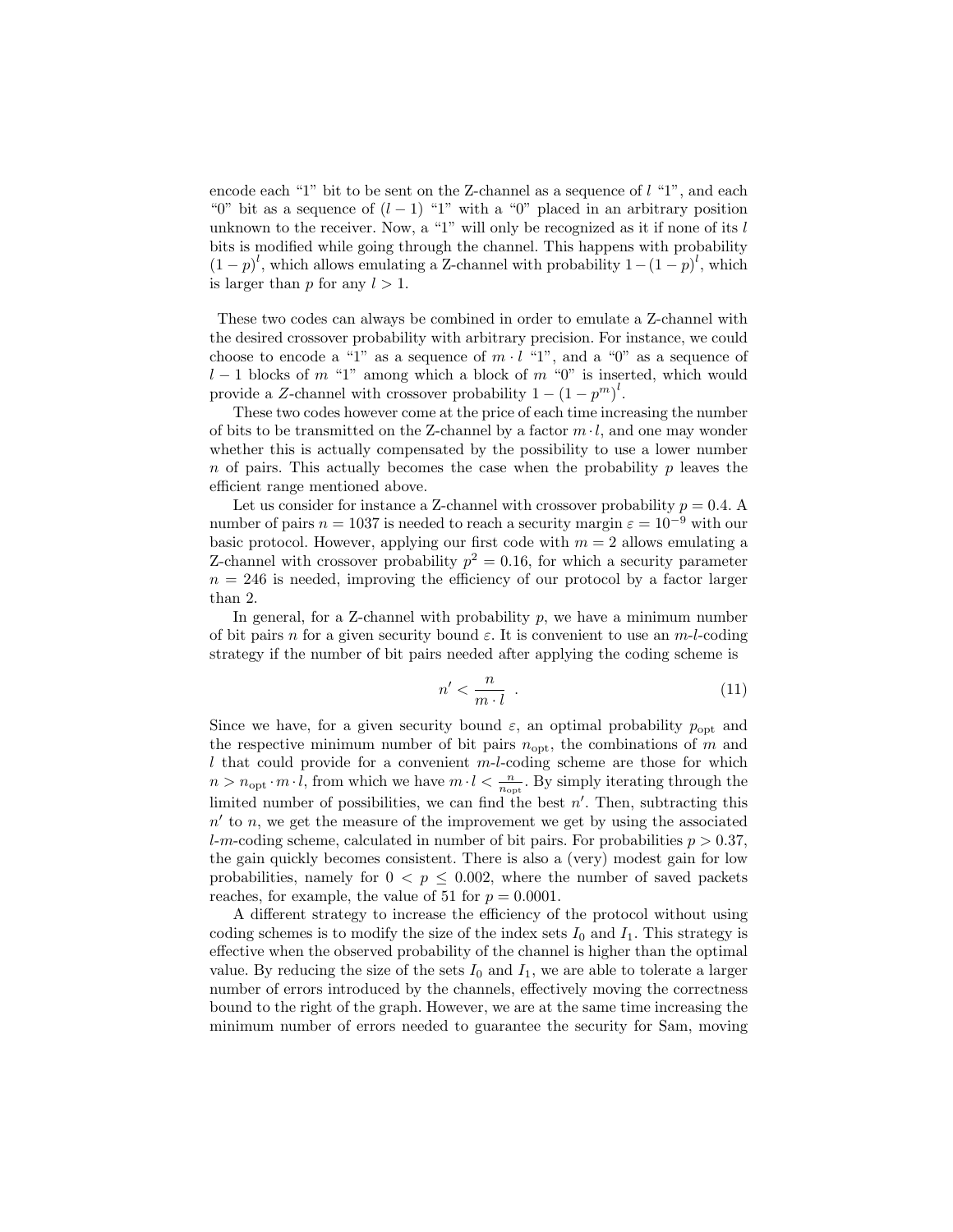the relative bound to the right too. In practice, if  $r = |I| - |\overline{I}|$  is the difference between the cardinality of regular set  $I, \frac{n}{2}$ , and that of the reduced set of size  $|\overline{I}|$ , between the cardinality of regular set  $T$ ,  $\frac{1}{2}$ , and that of the reduced set of size  $|T|$ , we have a probability that Rachel will be able to correctly decode the selected bit (correctness)  $\sum_{k=\frac{n}{2}-r}^{n} {n \choose k} (1-p)^k p^{n-k}$ . Using Hoeffding's inequality we can bound that probability to  $\leq \exp\left(-2n\left(\frac{1}{2}-p-\frac{r}{n}\right)^2\right)$ . Her probability of being able to correctly decode both bits is instead  $\leq \frac{1}{2} + \left(\frac{1+p}{2}\right)^{n-2r}$ .

# 5 Conclusion

In this paper we consider the use of the Z-channel for implementing oblivious transfer. This simple communication channel models the functioning of various real-life communication methods, ranging from optical to covert communication. The Z-channel features an unusual property for a noisy channel: only part of the information sent through it is affected by the noise, so the receiver can always interpret correctly some of the output symbols. This particular characteristic eliminates the need for error correction codes, which, in other constructions, limit considerably the range of error probabilities acceptable for secure computation.

Our construction follows the common strategy of constructing some form of erasure channel, which is then repeatedly used to implement OT. Thanks to an efficient reduction of the Z-channel to a binary erasure channel, the protocol exhibits a low sensitivity to the channel characteristics. The parties are less constrained by exact knowledge of the channel statistics, and for a very large range of error probabilities,  $0.17 < p < 0.29$ , a total of 500 bits transmitted through the channel is sufficient to guarantee a security of  $\varepsilon = 10^{-9}$  (Fig. 2). This is particularly useful when confronted to unfair adversaries, who are able to select the channel probability within a certain range  $[\gamma, \delta]$ . Over a Z-channel, security against unfair behavior is possible for any fixed range, while the unfair BSC introduced by Damgård et al.  $[7, 6]$  can not achieve OT as soon as the range is larger than  $\delta \geq 2\gamma (1 - \gamma)$ , with a maximum possible width of 0.125. A total of 2120 bits transmitted over a Z-channel is instead sufficient to guarantee security for any probability in the range [0.04, 0.4], for  $\varepsilon = 10^{-9}$ .

The efficiency of the construction can be further increased by using a combination of two coding schemes, presented in the last section of the paper. A combined m-l-coding strategy, where m and l are the parameters of the schemes, can reduce any Z-channel with probability  $p$  to a Z-channel with error probability  $1 - (1 - p<sup>m</sup>)<sup>l</sup>$ . This allows the use of channels whose error probability is greater than 0.5. Moreover, when confronted with a channel with a probability distant from the optimal range, the parties can decide to opt for the use of a coding strategy in order to increase the efficiency of the protocol. The factor by which the communication over a Z-channel is increased  $(m \cdot l)$  is widely compensated by the reduced repetition number  $n$  that the more efficient probability allows for. This is especially evident for any  $p > 0.37$ .